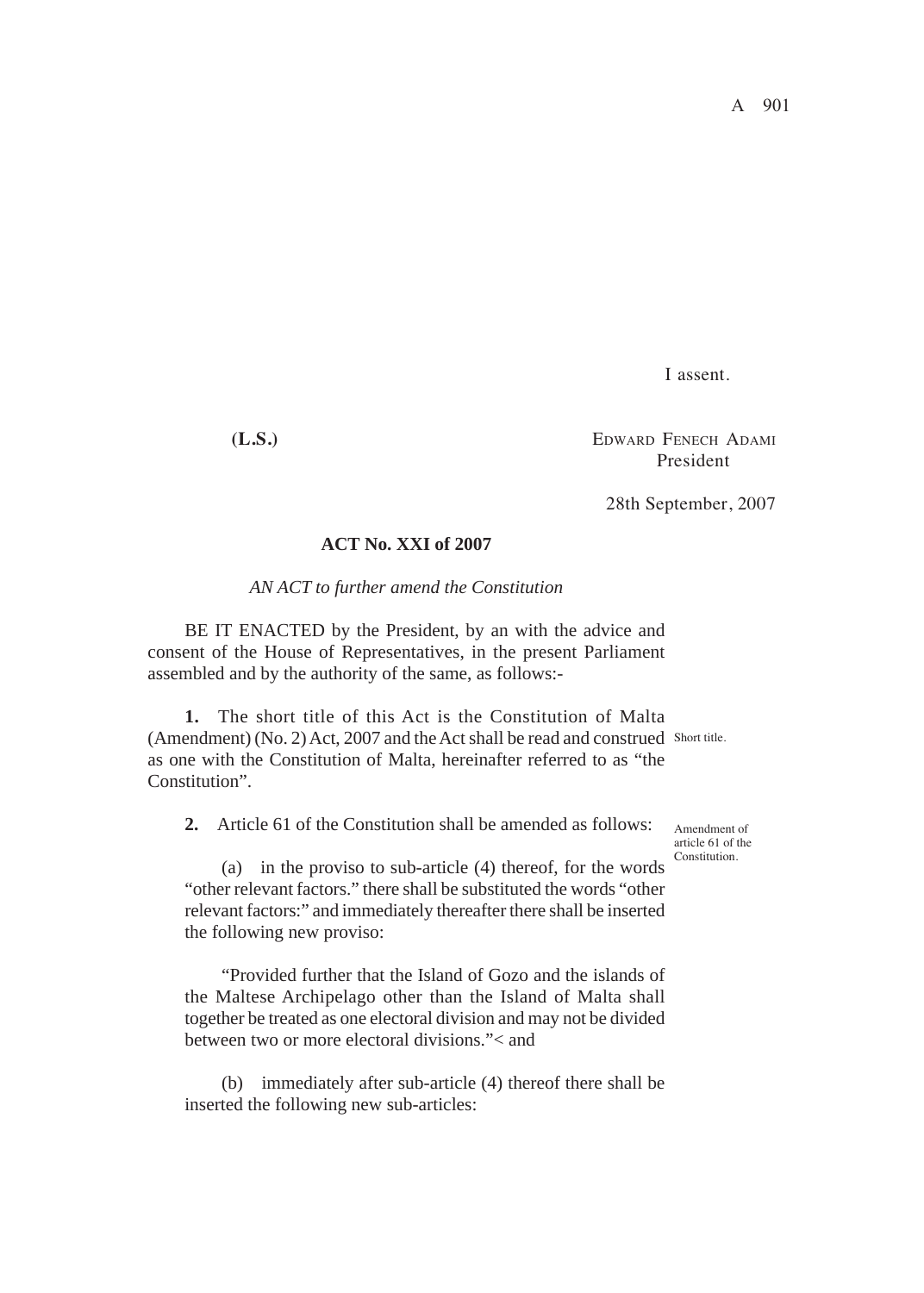"(4A) The boundaries of electoral divisions for the purpose of any general elections to be held after the dissolution of Parliament after the 1st of September 2007 shall be those boundaries as existing on that date with such adjustments made in accordance with the provisions of the proviso to subarticle (4B) of this article as may be necessary in order that the electoral divisions for those elections shall comply with the provisions of the second proviso of sub-article (4) of this article and of article 61A of this Constitution.

(4B) Notwithstanding the provisions of sub-article (1) of this article, the Electoral Commission shall not review the boundaries of the electoral divisions as existing on the 1st of September 2007 except until after the general elections to be held immediately after the dissolution of Parliament immediately after that date which review shall take place at such intervals from the date of the publication of the official result of those elections as provided in sub-article (1) of this article or as otherwise required by the provisions of the same sub-article:

Provided that the Electoral Commission shall by the 30th September 2007 review the boundaries of the electoral divisions to the extent necessary, and only to such extent, to make such adjustments to the said boundaries in order that the electoral divisions for the purpose of those elections shall comply with the provisions of sub-article (4) of this article< and these adjustments sha;;, notwithstanding any other provision of this article, come into force upon the publication of the register as correct on the 30th September, 2007.".

**3.** Immediately after article 61 of the Constitution there shall be inserted the following new article:

"Gozo and the islands of the Maltese Archipelago other than the Island of Malta not to be divided.

Addition of new article 61A to the Constitution.

> 61A. (1) The following provisions of this article shall apply if, when reviewing the boundaries of the electoral divisions in accordance with the provisions of article 61 of this Constitution, the Electoral Commission would, but for the provisions of the second proviso of sub-article (4) of the same article, have had to divide the Island of Gozo and the islands of the Maltese Archipelago other than the Island of Malta, or any part thereof, between two or more electoral divisions.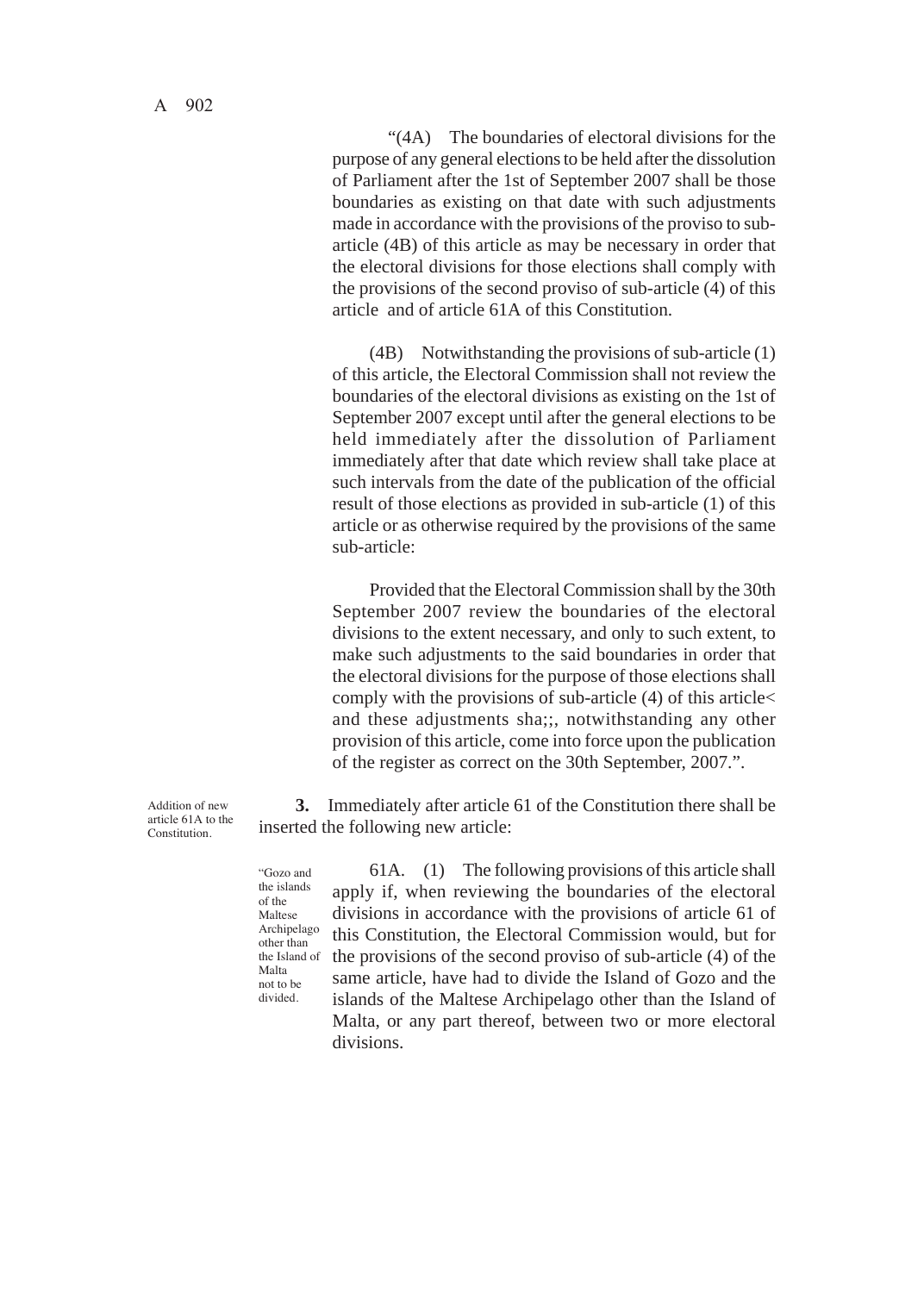(a) establish the Island of Gozo together with the islands of the Maltese Archipelago other than the Island of Malta as one electoral division< and

(b) apply the provisions of sub-articles (4) and (5) of article 61 of this Constitution only with reference to the voters and divisions on the Island of Malta without including in its calculations the division consisting of Gozo and the other islands of the Maltese Archipelago or the voters therein.

(3) For the purposes of paragraph (b) of subarticle (2) of this article, when calculating the number of voters in each electoral division on the Island of Malta the total number of electoral divisions shall be the number of electoral divisions established by article 17 of the General Elections Act minus one.".

> "Amendment of Article 52 of the **Constitution**

(a) the proviso to sub-article (1) thereof shall be substituted by the following:

**4.** Article 52 of the Constitution shall be amended as follows:

"Provided that where -

Cap. 354.

(i) at any general election, a political party (hereinafter referred to in this article as the "absolute majority party") obtains in the aggregate more than fifty per centum of all the valid votes cast at that election, as credited to its candidates by the Electoral Commission at the first count of all the votes; or

(ii) at a general election which is contested by more than two political parties and in which only candidates of two of such parties are elected, a political party obtains a percentage of all the valid votes cast at such election, as credited to its candidates by the Electoral Commission at the first count of all the votes (hereinafter also referred to in this article as the "relative majority party"), which is greater than that obtained by any one other party (hereinafter referred to in this article as the "minority party"),

A 903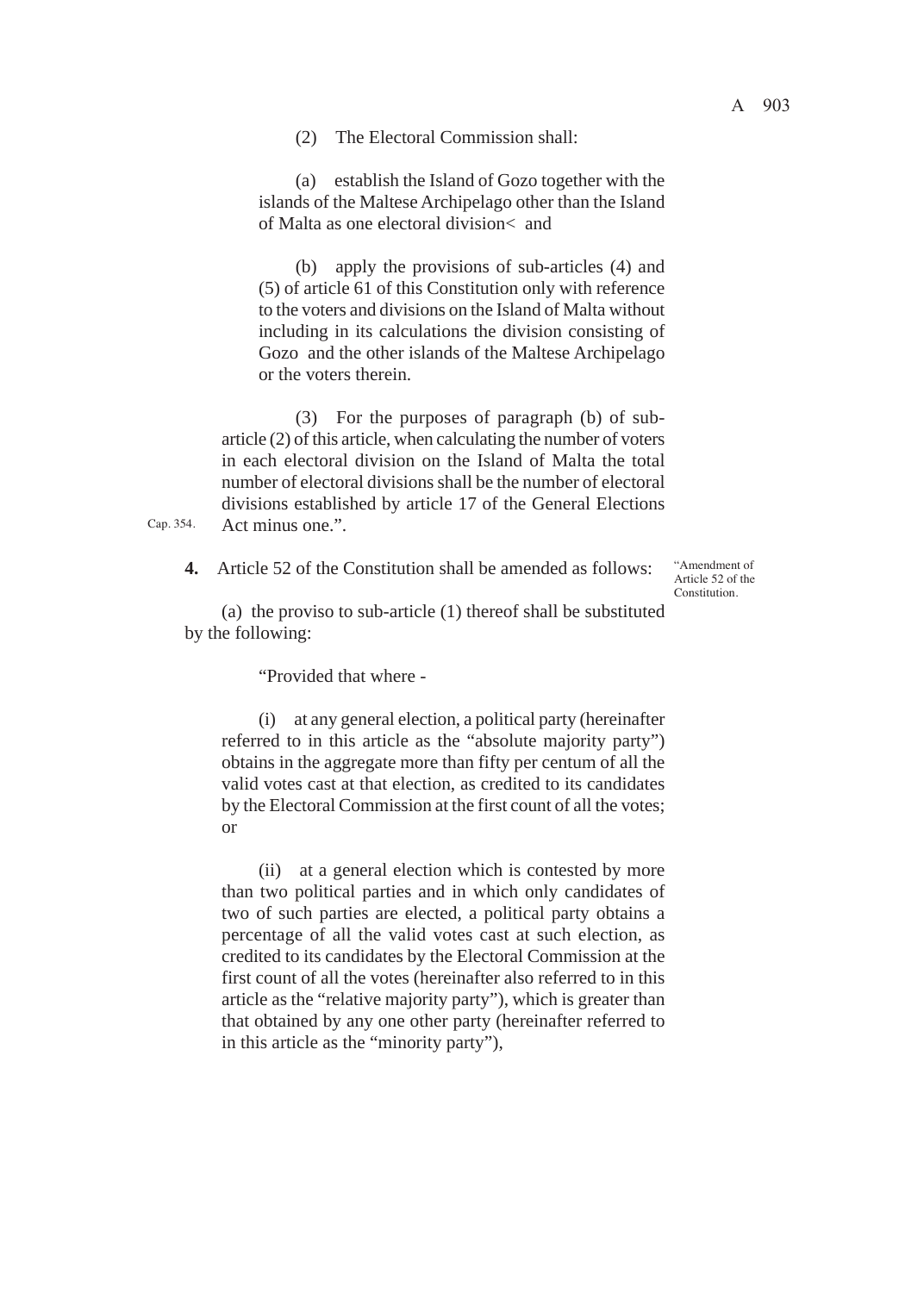and the proportion which the number of the elected candidates credited to the absolute majority party or to the relative majority party (as the case may be) represents in relation to the total number of elected members of the House of Representatives is less than the proportion which the number of votes credited to such candidates at the first count of all the votes represents in relation to the total of the votes credited at the same first count of all the votes to all the candidates of all the parties electing candidates, the number of the elected candidates of such party shall be increased (as the case may be) by a number of additional candidates in the circumstances as determined by and in accordance with the provisions of Part IV of the General Elections (Sorting of Ballot Papers, Casual Elections and Co-opting) Regulations 1991 in the Thirteenth Schedule to the General Elections Act and the Annex to such Schedule (hereinafter referred to as "the relevant regulations") as in force on 30th September 2007 or as subsequently amended or substituted in the manner provided in sub-article (3):

Provided further that:

(i) in the eventuality of an election result as provided for in sub-paragraph (i) of the first proviso to this subarticle but provided there is only one minority party; or

(ii) in the eventuality of an election result as provided for in sub-paragraph (ii) of the first proviso to this sub-article

and the proportion which the number of elected candidates credited to the minority party represents in relation to the total number of elected members of the House of Representatives is less than the proportion which the number of votes credited to all its candidates at the first count of all the votes represents in relation to the total of the votes credited at the same first count of all the votes to all the candidates of all the parties electing candidates, the number of the elected candidates of the minority party shall be increased by a number of additional candidates as determined by the relevant regulations as in force on 30th September 2007 or as subsequently amended or substituted in the manner provided in sub-article (3).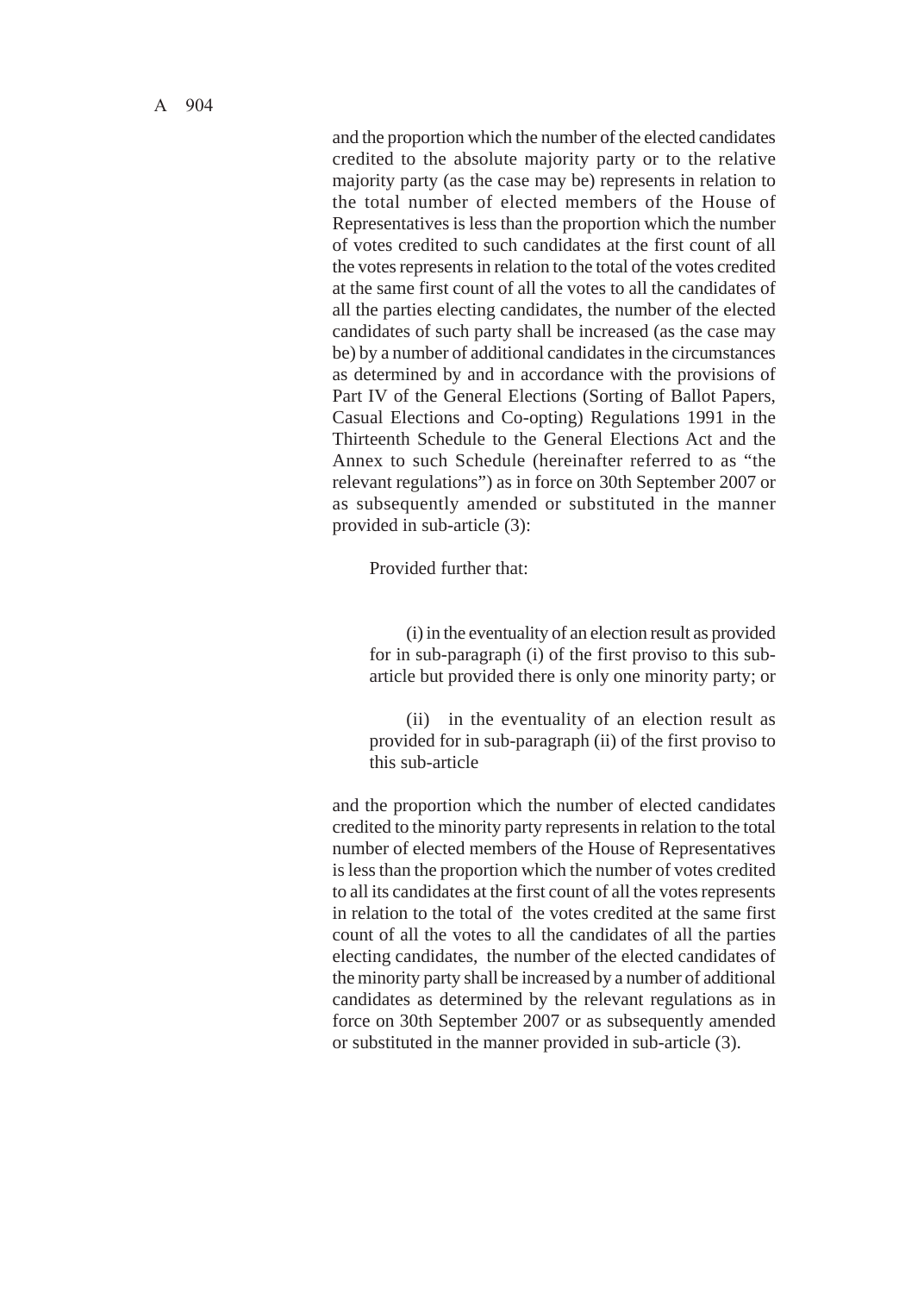In any case as forseen in the first and second proviso to this sub-article, such persons shall be declared by the Electoral Commission to be elected to fill the additional seats created by the said provisos who, being candidates of the party which is to be credited with the additional seats, were credited by the Electoral Commission at the last count with the highest or next higher number of votes without being elected, irrespective of the division in which such highest or higher number of votes occurs.";

(b) immediately after sub-article (2) thereof there shall be inserted the following new sub-article:

"(3) The provisions of Part IV of the General Elections (Sorting of Ballot Papers, Casual Elections and Co-opting) Regulations, 1991 in the Thirteenth Schedule to the General Elections Act and the Annex to such Schedule, as in force on the coming into force of this sub-article may only be deleted, amended or substituted by a bill for an Act of Parliament passed in the manner specified in sub-article (2) of article 66 of this Constitution.".

**5.** In sub-paragraph (f) of sub-article (1) of article 54 of the Amendment of Constitution for the words "imposed on him by such a court, or is under constitution. such a sentence of imprisonment the execution of which has been suspended;" there shall be substituted the words "imposed on him by such a court;".

**6.** Immediately after the proviso to paragraph (b) of sub-article  $\frac{\text{Amendment of}}{\text{article 56 of the}}$ (10) of article 56 there shall be inserted the following new proviso to Constitution. the said sub-article (10): article 56 of the

"Provided that where a person is by reason of blindness unable to mark on his ballot paper, provision may be made by law requiring that at the request of any such person adequate and special means are to be provided which will enable that person to mark on his ballot paper independently and without the need of assistance.".

**7.** The General Elections Act shall be amended as follows:

General Elections Act.

(a) Article 49 thereof shall be amended as follows:

article 54 of the

Amendment of the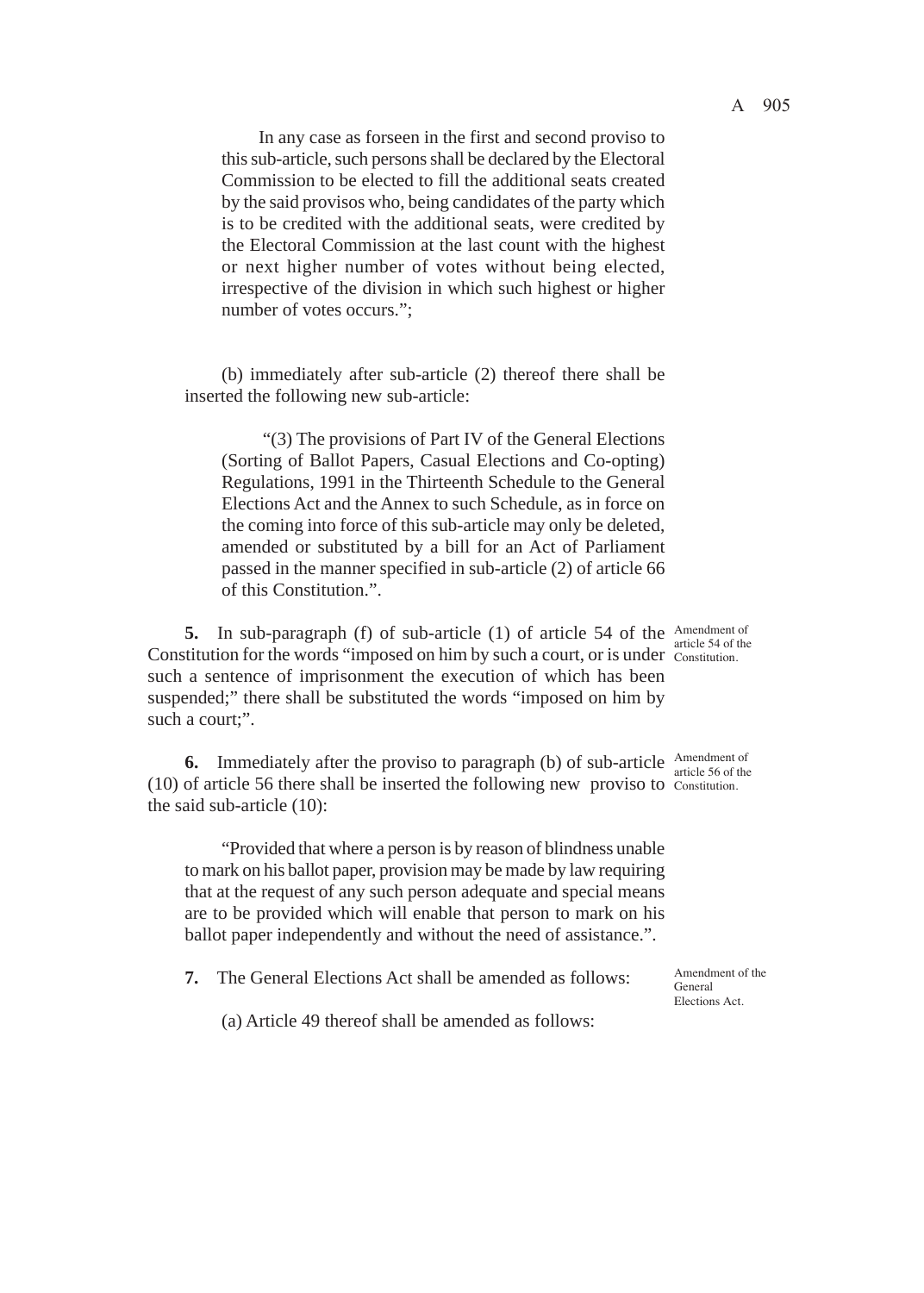(i) sub-article (1) thereof shall be substituted by the following:

"(1) The Commission shall, not earlier than thirteen days but not later than ten days before the poll, print such number of ballot papers as may be necessary for the poll in such form and on such material as may be prescribed under this Act. Not later than five days from the printing of the ballot papers, the Commission shall produce a Braille template for use as a guide on the ballot paper as well as a playback listening device by which a blind person may recognize the political parties and their candidates in the same manner as they are printed. Such materials shall be available for reasonable scrutiny by the representatives of the political parties contesting the poll to ascertain the transparency of the procedure, which scrutiny shall be exercised not later than three days before the poll. Should no objection be raised the materials shall be deemed to have been approved by the Commission:

Provided that any objection raised by any political party representative shall be decided by the Commission within twenty four hours of it being raised and should the objection be accepted by the Commission any alteration or amendment to the material shall be made within twenty four hours of the decision of the Commission and communicated to the political party representatives.

(ii) in sub-article (2) thereof for the words "may not be duplicated." there shall be substituted the words "may not be duplicated and not later than two days prior to the commencement of the voting, the Commission shall cause to be published in the Government Gazette the number of ballot papers printed for each electoral division and the number to be distributed to each individual polling booth.";

(b) immediately after the proviso to sub-article (1) of article 72 thereof there shall be added the following new proviso:

"Provided further that a person who is unable to vote independently by reason of blindness may either request an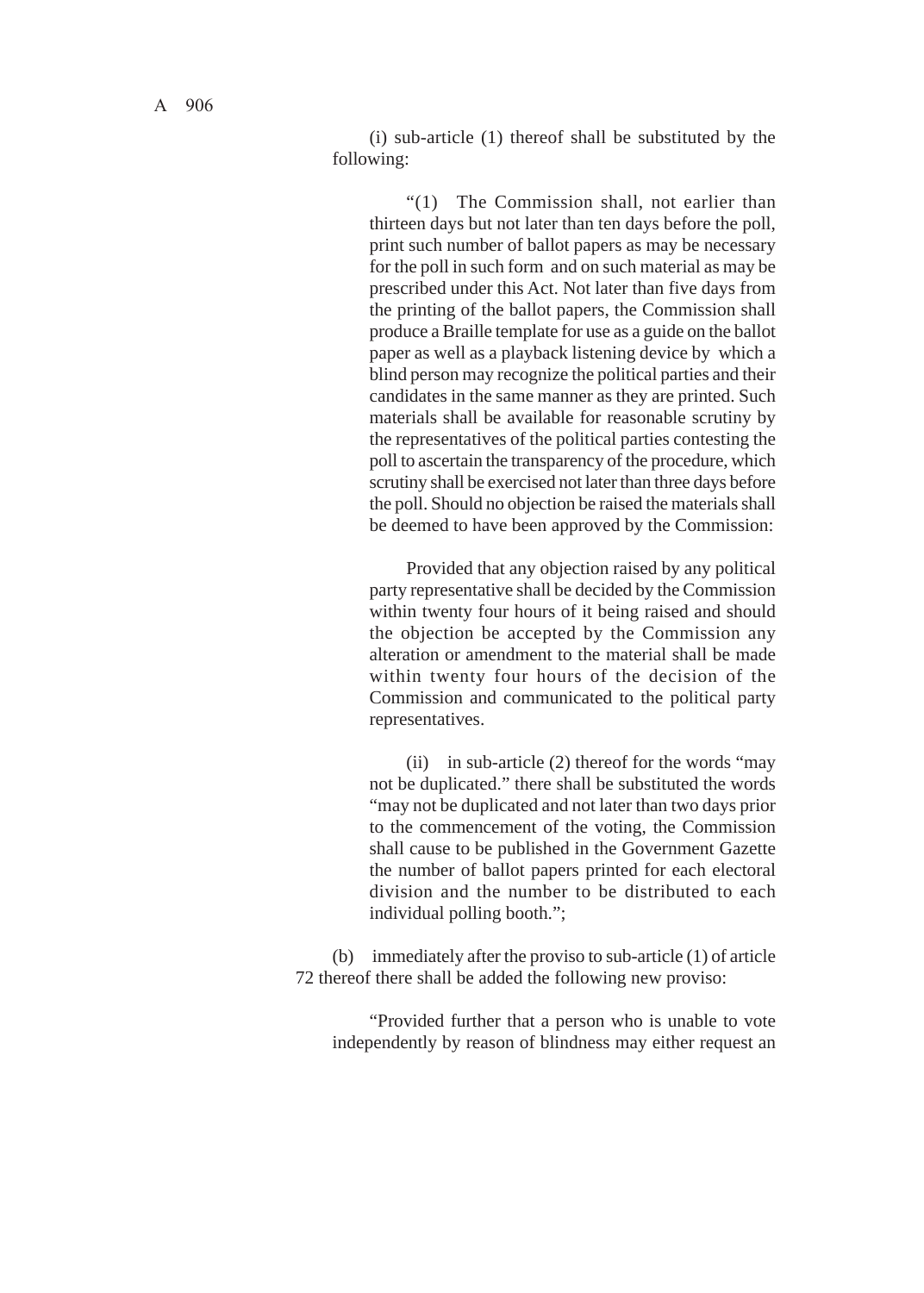Assistant Commissioner to mark the ballot paper on his behalf indicating for which candidate or candidates he wishes to vote and the order in which he wishes to record his vote, or request the provision of a Braille template as well as a playback listening device as approved under the provisions of subarticle (1) of article 49.";

(c) immediately after regulation 22 of the General Elections (Sorting of Ballot Papers, Casual Elections and Co-opting) Regulations, 1991 in the Thirteenth Schedule thereof there shall be added the following new Part, regulations and annex:

#### **"PART IV**

#### *Article 52 of the Constitution*

23. For the purpose of electing the additional members, if any, required in terms of sub-paragraphs (i) and (ii) of the first proviso to sub-article (1) of article 52 of the Constitution and of sub-paragraphs (i) and (ii) of the second proviso to the same sub-article, the Commission shall:

(1) establish the total valid votes credited at first count to each of the parties that has elected members to the House of Representatives;

(2) establish the number of members elected to the House of Representatives by each of the parties;

(3) for the purpose of sub-paragraph (i) of the first proviso to sub-article (1) of article 52 of the Constitution, when there is more than one party that has obtained less than fifty per centum of all the valid votes cast at first count at that election (hereinafter referred to as the "minority party") the Electoral Commission shall add together the totals of sub-regulations (1) and (2) of this regulation for all the minority parties so that, for the purposes of that sub-paragraph, there is effectively one minority party;

(4) for each party, divide the number arrived at in pursuance of sub-paragraph (1) by the number arrived at in pursuance of subparagraph (2) obtaining the average vote per seat for each party, disregarding any remainders;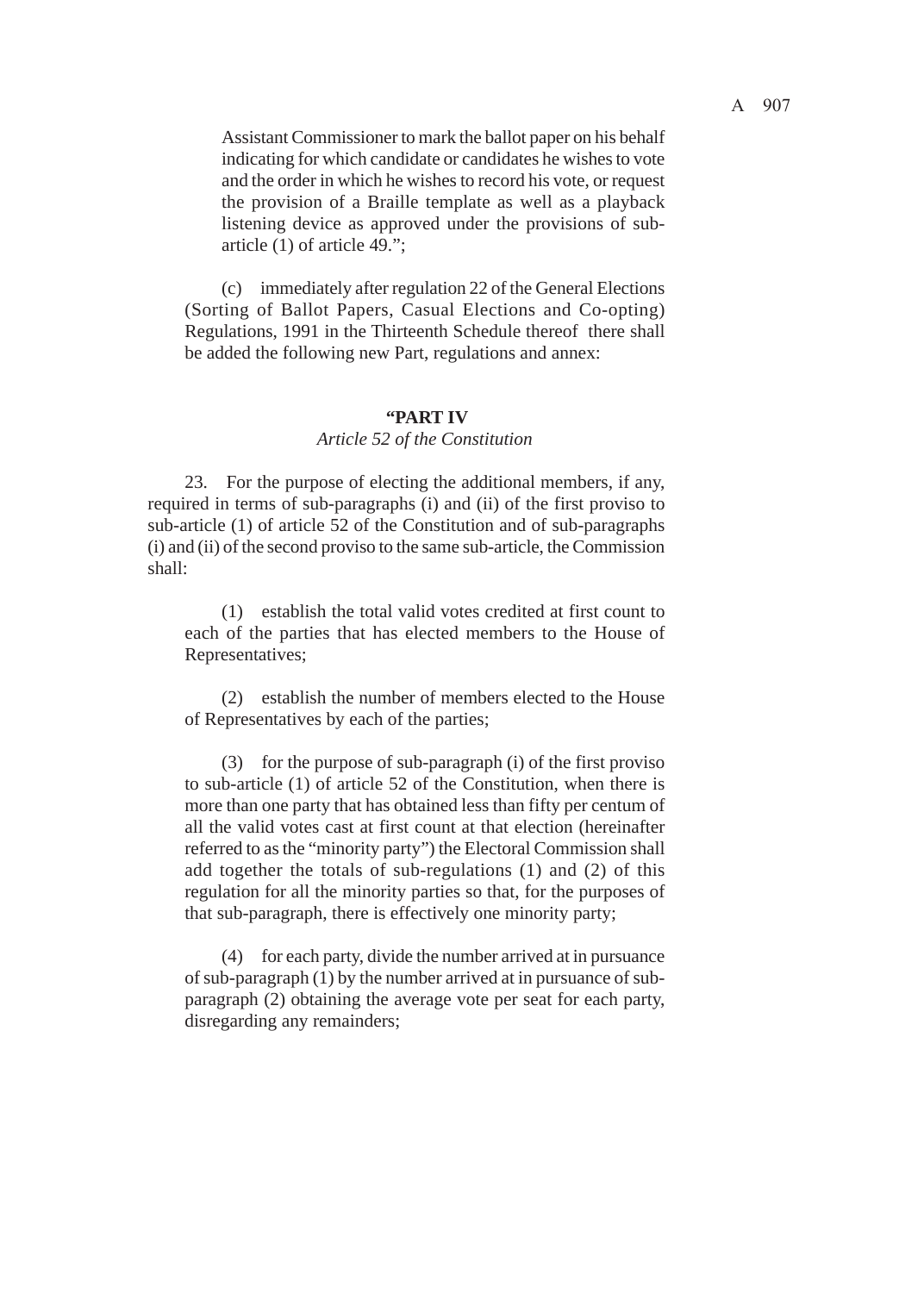A 908

(5) adopting the lowest average vote per seat obtained in terms of sub-paragraph (4) as the benchmark, hereinafter referred to as the "low average", divide the number of first count votes credited to the party with a higher average, hereinafter referred to as the "disadvantaged party" by the low average to obtain the total number of members of the House of Representatives that should be credited to the disadvantaged party;

(6) the result obtained by subtracting the number of members elected to the House of Representatives by the disadvantaged party from the number of total members obtained by that party at sub-paragraph (5) above shall be the additional number of members of the House of Representatives that are to be declared elected in terms of the Constitution;

(7) the total composition of the House of Representatives shall be such number of seats as is established in sub-paragraph (6) of this paragraph provided that if the total number of seats includes a remainder that remainder shall be eliminated by increasing or decreasing the number of seats to the nearest odd number.

#### **Annex to the Thirteenth Schedule**

Art.52 of the Constitution Regulation 23 of the General Elections (Sorting of Ballot Papers, Casual Elections and Co-Opting) Regulations 1991

Examples for calculating additional Members of Parliament in terms of article 52 of the Constitution

# **1. Examples in terms of sub-paragraph (i) of the first proviso to sub-article (1) of article 52 of the Constitution**

**Example A – when only two parties elect members and the party with an absolute majority of votes elects a minority of members**

Party A is credited with 150,000 valid first count votes and elects 30 members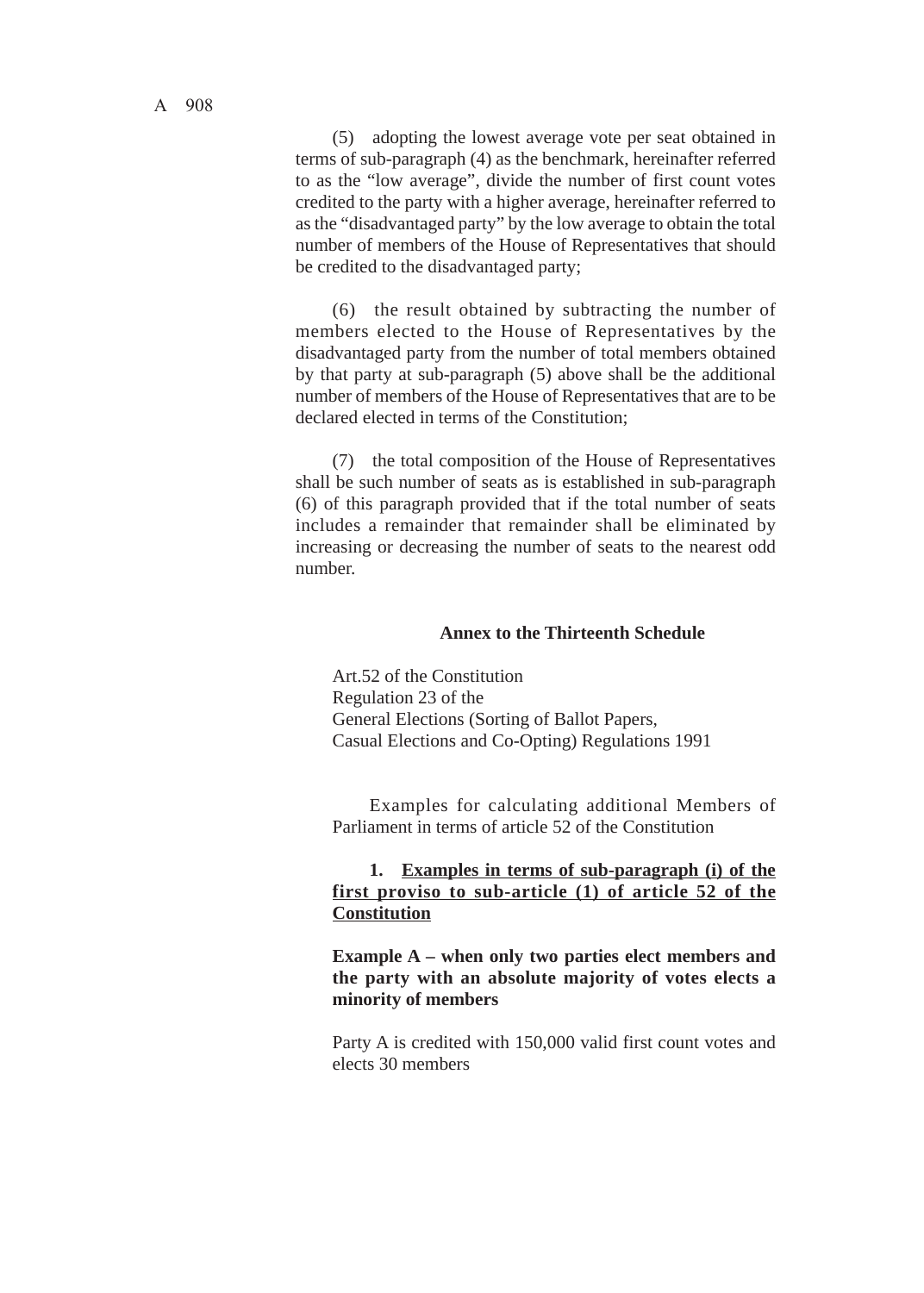Party B is credited with 140,000 valid first count votes and elects 35 members

Party C is credited with 5,000 valid first count votes and elects no members

1. Once all counts have been terminated in terms of these regulations and all 65 members have been declared elected, the Electoral Commission establishes that Party A has more than 50% of all valid first count votes (150,000 versus 145,000) BUT has a minority of elected members (30 versus 35 of Party B);

2. Since Party C has not elected candidates, the first count votes credited to its candidates are eliminated from all subsequent calculations:

3. Party A has a right to increase the number of its candidates to be declared elected so that, in percentage terms, the same proportion used for Party B when electing its own members is also used for Party A;

4. To establish that proportion, the Commission proceeds to determine the average number of votes used by each of the parties to elect each of its candidates and it does so by dividing the total number of votes credited at first count to all the candidates of each party that has elected candidates, by the number of candidates declared elected on behalf of that party, disregarding any remainders, so in this example:

| • Party $A$ | 150,000/30 | $= 5,000$ |
|-------------|------------|-----------|
| • Party $B$ | 140,000/35 | $= 4,000$ |

5. The Commission adopts the lowest number so obtained (4000) as the average votes per seat to be applied for determining the final number of elected candidates to be credited to Party A and arrives at the total number by dividing the total first count votes credited to all its candidates (150,000) by the resultant lowest average votes per seat (4000), which result will represent the total number of candidates that are to be elected by the Party A:

• Party A –  $150,000/4000 = 37.5$ 

6. From the result so obtained, representing the total number of candidates that are to be declared elected for Party A (37.5), the Commission deducts the number of candidates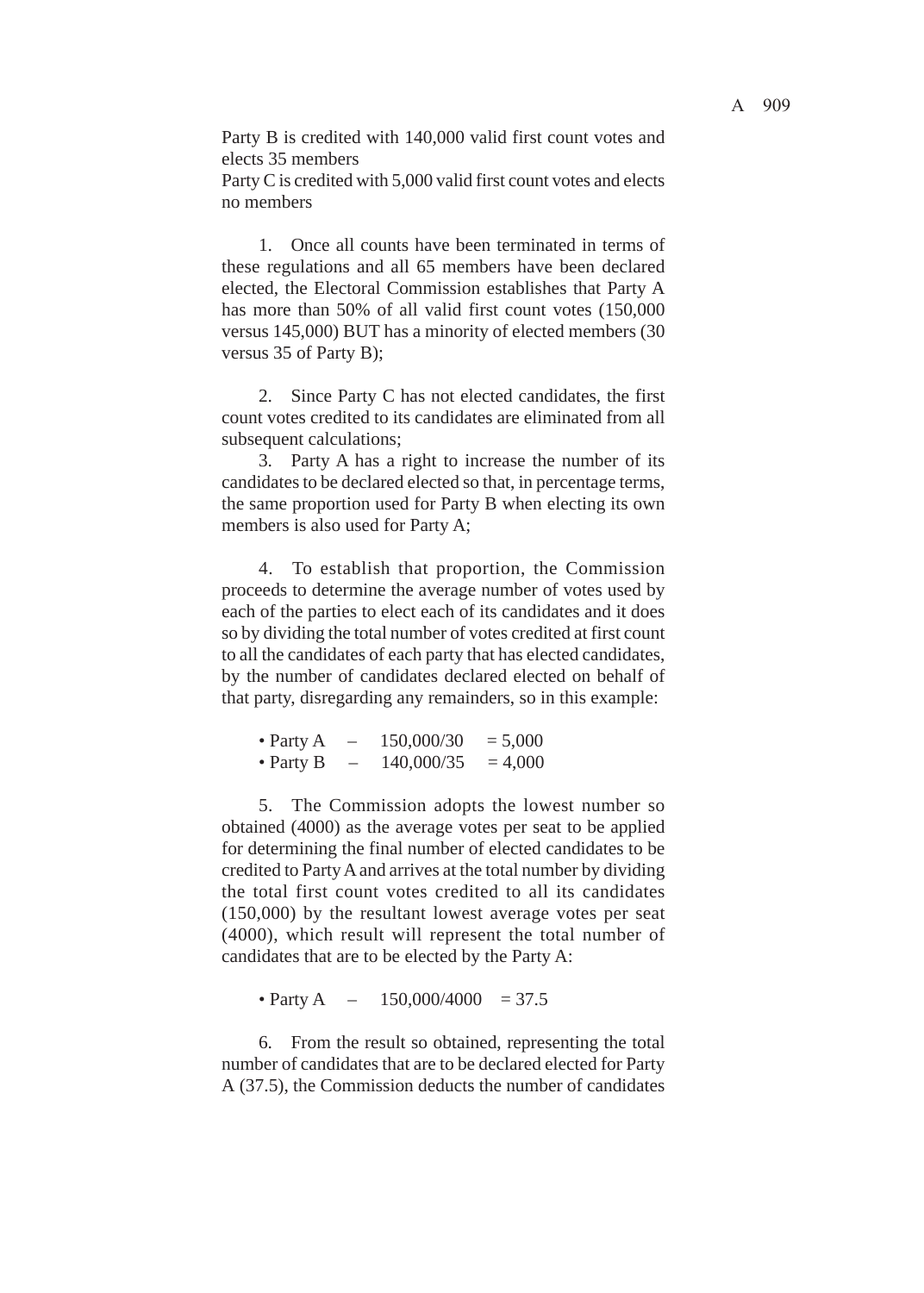of that Party already declared elected (30) and the result thereof (7.5) represents the additional number of members that are to be declared elected on behalf of Party A

7. The total number of seats credited to Party A (37.5 seats) plus the total number of seats credited to Party B (35 seats) gives a total of 72.5 seats and since the total number of seats according to the Constitution has to be odd the total number of seats becomes 73 which is the nearest odd number to the total seats (72.5 seats) and the last seat assigned to the Party with the highest remainder, which in this case is Party A (Party  $A = 37.5$  seats, Party  $B = 35$  seats).

8. The final result would therefore be: Party A 38 seats and Party B 35 for a House of Representatives with 73 seats

# **Example B - when only two parties elect members and the party with an absolute majority of votes elects an absolute majority of members which is not proportionate to the share of the votes obtained by that party**

Party A is credited with 160,000 valid first count votes and elects 33 members

Party B is credited with 140,000 valid first count votes and elects 32 members

Party C is credited with 5,000 valid first count votes and elects no members

1. Once all counts have been terminated in terms of these regulations and all 65 members have been declared elected, the Electoral Commission establishes that Party A has more than 50% of all valid first count votes (160,000 versus 145,000);

2. Since Party C has not elected candidates, the first count votes credited to its candidates are eliminated from all subsequent calculations;

3. Party A has a right to increase the number of its candidates to be declared elected so that, in percentage terms, the same proportion used for Party B when electing its own members is also used for Party A;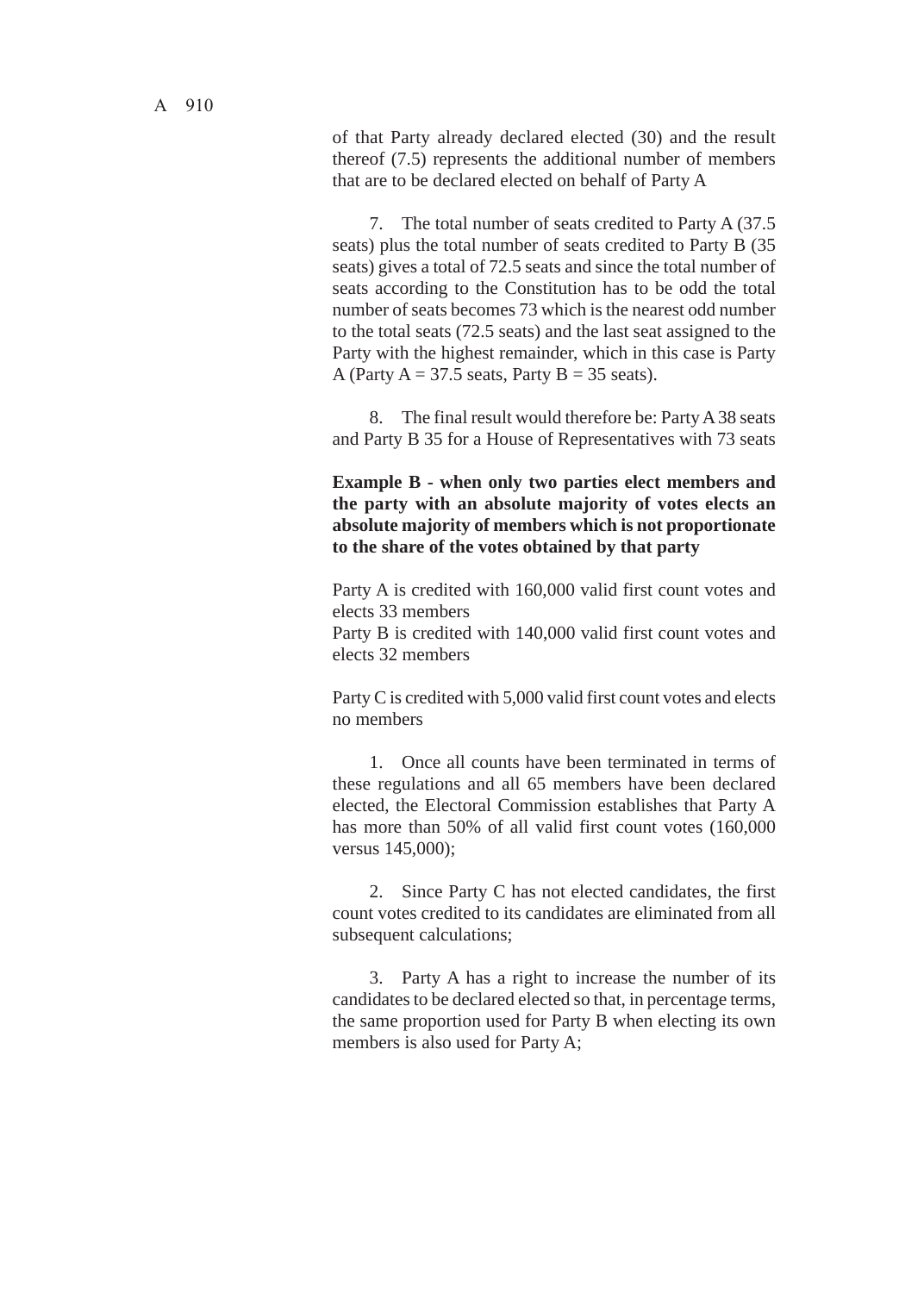4. To establish that proportion, the Commission proceeds to determine the average number of votes used by each of the parties to elect each of its candidates and it does so by dividing the total number of votes credited at first count to all the candidates of each party that has elected candidates, by the number of candidates declared elected on behalf of that party, disregarding any remainders, so in this example:

| • Party $A$ |   | 160,000/33 | $= 4,848$ |
|-------------|---|------------|-----------|
| • Party $B$ | - | 140,000/32 | $= 4,375$ |

5. The Commission adopts the lowest number so obtained (4375) as the average votes per seat to be applied for determining the final number of elected candidates to be credited to Party A and arrives at the total number by dividing the total first count votes credited to all its candidates (160,000) by the resultant lowest average votes per seat (4375), which result will represent the total number of candidates that are to be elected by the Party A:

• Party A –  $160,000/4375 = 36.57$ 

6. From the result so obtained, representing the total number of candidates that are to be declared elected for Party A (36.57), the Commission deducts the number of candidates of that Party already declared elected (33) and the result thereof (4.75) represents the additional number of members that are to be declared elected on behalf of Party A.

7. The total number of seats credited to Party A (36.57 seats) plus the total number of seats credited to Party B (32 seats) gives a total of 68.57 seats and since the total number of seats according to the Constitution has to be odd the total number of seats becomes 69 which is the nearest odd number to the total seats (68.57 seats) and the last seat assigned to the Party with the highest remainder, which in this case is Party A (Party  $A = 36.57$  seats, Party  $B = 32$  seats).

8. The final result would therefore be: Party A 37 seats and Party B 32 for a House of Representatives with 69 seats.

#### **Example C – when three (or more) parties elect members**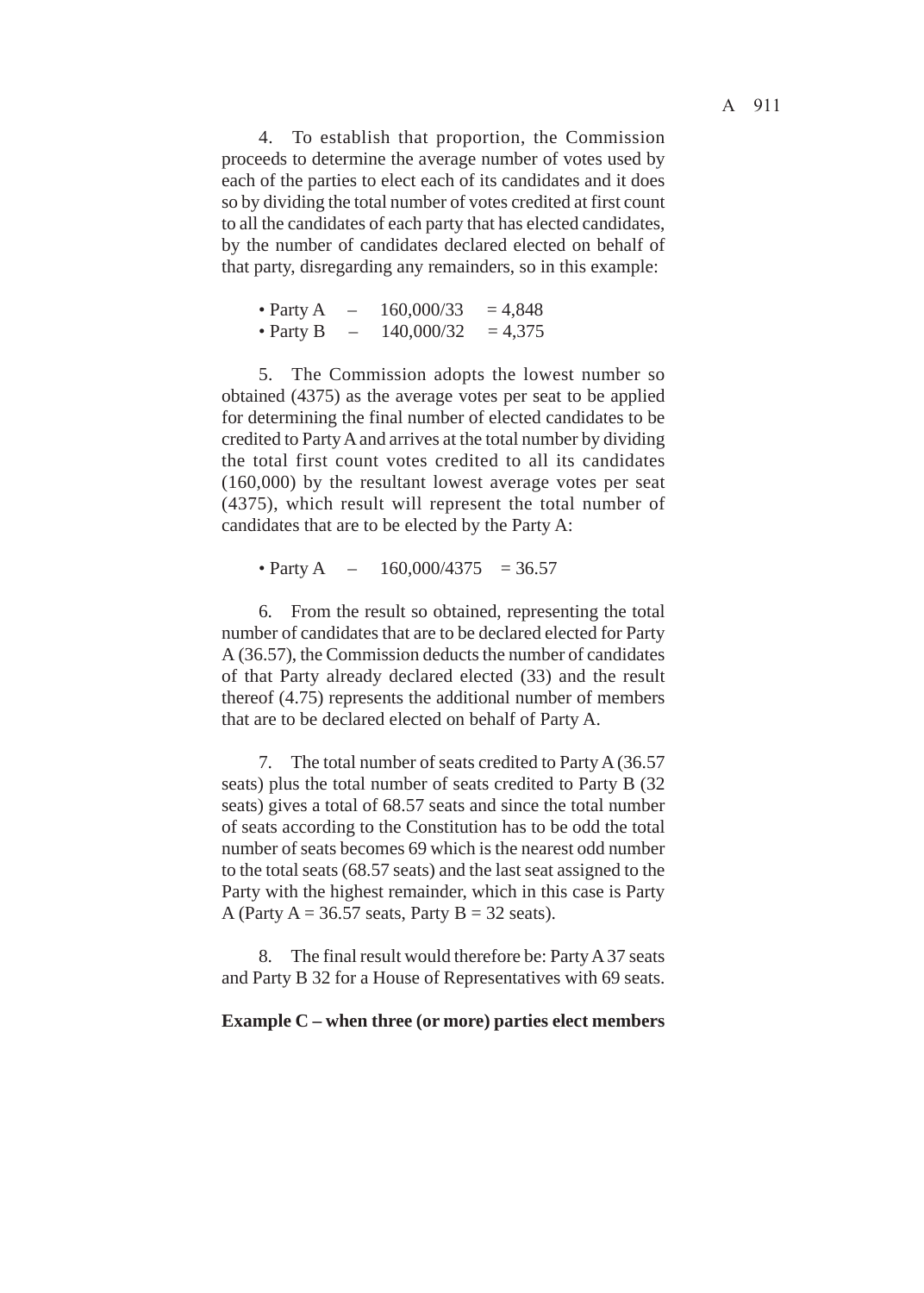Party A is credited with 150,000 valid first count votes and elects 29 members

Party B is credited with 140,000 valid first count votes and elects 35 members

Party C is credited with 5,000 valid first count votes and elects 1 member

1. Once all counts have been terminated in terms of these regulations and all 65 members have been declared elected, the Electoral Commission establishes that Party A has more than 50% of all valid first count votes (150,000 versus 140,000) BUT has a minority of elected members (29 versus 36 of Party  $B$  + Party C);

2. Party A has a right to increase the number of its candidates to be declared elected and, in doing so, the same proportion of votes used to elect members is to be used for all parties;

3. Since there are more than one minority parties, the Commission adds together the total first count votes of both minority parties  $(140,000 + 5,000 = 145,000)$  as well as the seats obtained by both of them  $(35 + 1 = 36)$  and considers them as one minority party.

4. To establish the proportion provided for in subregulation 2, the Commission proceeds to determine the average number of votes used by each of the parties to elect each of its candidates and it does so by dividing the total number of votes credited at first count to all the candidates of each party that has elected candidates, by the number of candidates declared elected on behalf of that party, disregarding any remainders, so in this example:

| • Party $A$     | 150,000/29 | $= 5172$ |
|-----------------|------------|----------|
| • Party $B + C$ | 145,000/36 | $= 4027$ |

5. The Commission adopts the lowest number so obtained (4027) as the average votes per seat to be applied to determine the final number of elected candidates to be credited to Party A and arrives at the total number by dividing the total first count votes credited to all the candidates of Party A (150,000) by the resultant lowest average votes per seat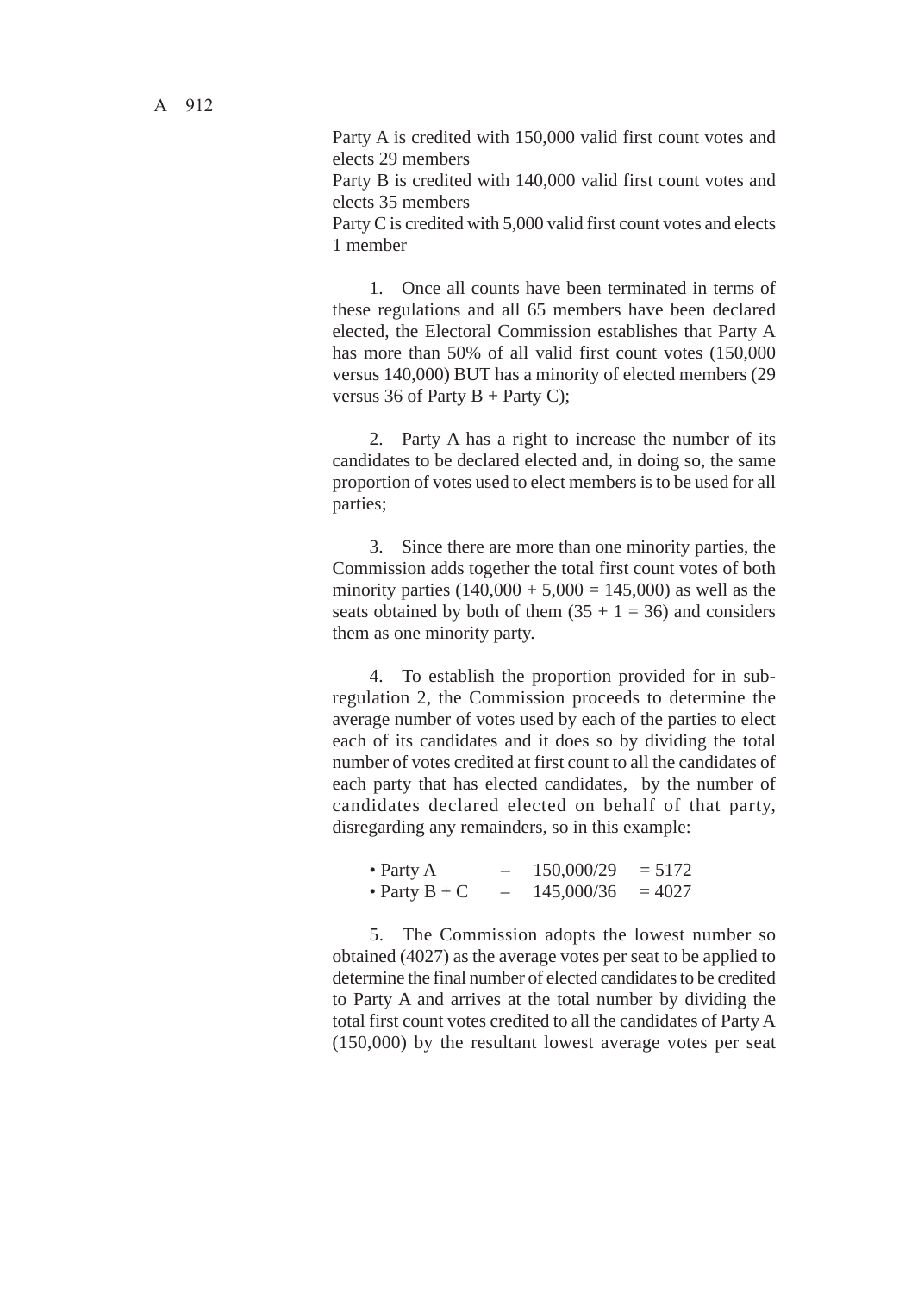(4027), which result will represent the total number of candidates that are to be elected by the Party A:

• Party A – 150,000/4027 = 37.2

6. From the result so obtained, representing the total number of candidates that are to be declared elected for Party A (37.2), the Commission deducts the number of candidates of Party A already declared elected (29) and the result thereof (8.2) represents the additional number of members that are to be declared elected on behalf of Party A.

7. The total number of seats credited to Party A (37.2) seats plus the total number of seats credited to Party B (35) and those credited to Party C  $(1)$  gives a total of 73.2 seats and since the total number of seats has, according to the Constitution, to be odd the total number of seats is reduced to 73 which is the nearest odd number to the total seats (73.2 seats).

8. The final result would therefore be: Party A 37 seats, Party B 35 and Party C 1 seat for a House of Representatives with 73 seats

# **Example D - When three or more parties elect members and the party with an absolute majority of votes elects an absolute majority of members which is not proportionate to the share of the votes obtained by that party**

Party A is credited with 160,000 valid first count votes and elects 33 members

Party B is credited with 140,000 valid first count votes and elects 31 members

Party C is credited with 5,000 valid first count votes and elects 1 member

1. Once all counts have been terminated in terms of these regulations and all 65 members have been declared elected, the Electoral Commission establishes that Party A has more than 50% of all valid first count votes (160,000 versus 145,000);

2. Party A has a right to increase the number of its candidates to be declared elected and, in doing so, the same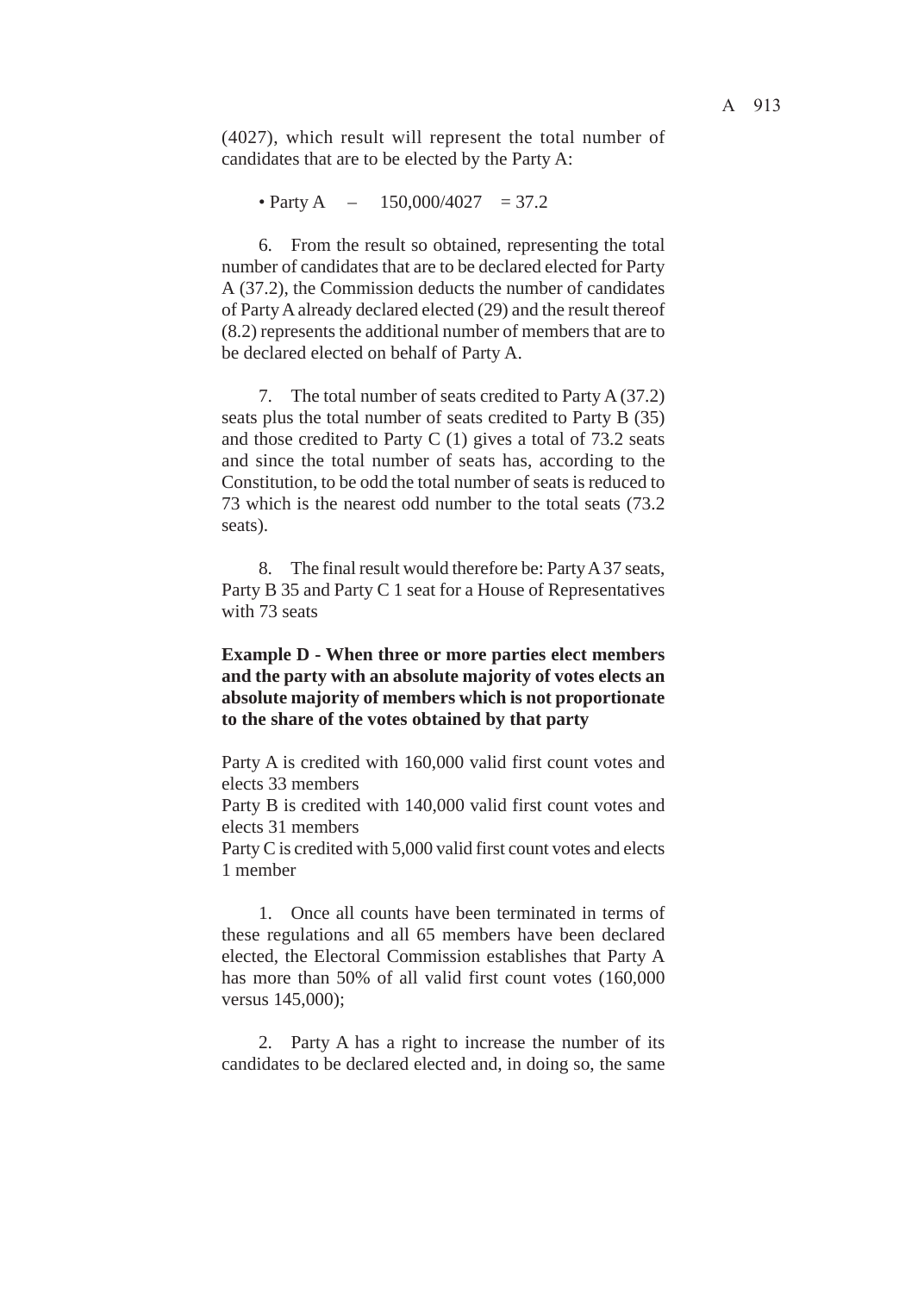proportion of votes used to elect members is to be used for all parties;

3. Since there are more than one minority parties, the Commission adds together the total first count votes of both minority parties  $(140,000 + 5,000 = 145,000)$  as well as the seats obtained by both of them  $(31 + 1 = 32)$  and considers them as one minority party.

4. To establish the proportion provided for in subregulation 2, the Commission proceeds to determine the average number of votes used by each of the parties to elect each of its candidates and it does so by dividing the total number of votes credited at first count to all the candidates of each party that has elected candidates, by the number of candidates declared elected on behalf of that party, disregarding any remainders, so in this example:

• Party A –  $160,000/33 = 4848$ • Party B + C – 145,000/32 = 4531

5. The Commission adopts the lowest number so obtained (4531) as the average votes per seat to be applied to determine the final number of elected candidates to be credited to Party A and arrives at the total number by dividing the total first count votes credited to all the candidates of Party A (160,000) by the resultant lowest average votes per seat (4531), which result will represent the total number of candidates that are to be elected by Party A:

• Party A –  $160,000/4531 = 35.31$ 

6. From the result so obtained, representing the total number of candidates that are to be declared elected for Party A (35.3), the Commission deducts the number of candidates of Party A already declared elected (33) and the result thereof (2.3) represents the additional number of members that are to be declared elected on behalf of Party A

7. The total number of seats credited to Party A (35.31) seats plus the total number of seats credited to Party B (31) and those credited to Party C  $(1)$  gives a total of 67.31 seats and since the total number of seats has, according to the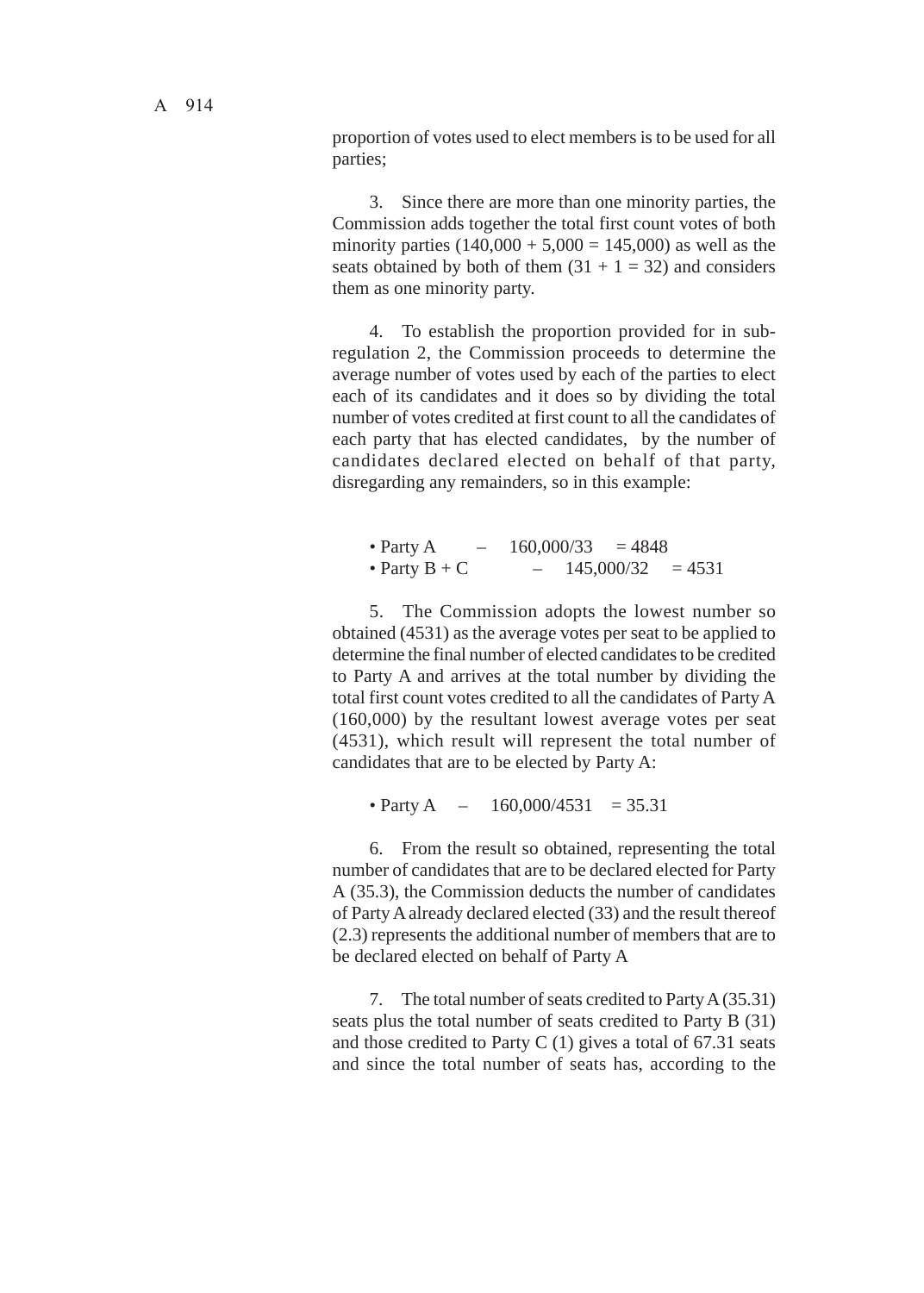Constitution, to be odd the total number of seats is reduced to 67 which is the nearest odd number to the total seats (67.31seats).

8. The final result would therefore be: Party A 35 seats, Party B 31 and Party C 1 seat for a House of Representatives with 67 seats

# **2. Example in terms of sub-paragraph (ii) of the first proviso to sub-article (1) of article 52 of the Constitution**

Example 1A above will apply but the votes of Party C at first count would be taken at 15,000 and it would still not elect any candidate.

## **3. Example in terms of sub-paragraph (i) of the second proviso to sub-article (1) of article 52 of the Constitution**

Party A is credited with 150,000 valid first count votes and elects 35 members Party B is credited with 140,000 valid first count votes and elects 30 members

Party C is credited with 5,000 valid first count votes and elects no members

1. Once all counts have been terminated in terms of these regulations and all 65 members have been declared elected, the Electoral Commission establishes that Party A has more than 50% of all valid first count votes (150,000 versus 145,000);

2. Since Party C has not elected candidates, the first count votes credited to its candidates are eliminated from all consequent calculations;

3. The Commission proceeds to establish whether Party B has a disproportionately lower share of seats by establishing the average number of votes used by each of the parties to elect each of its candidates and it does so by dividing the total number of votes credited at first count to all the candidates of each party that has elected candidates, by the number of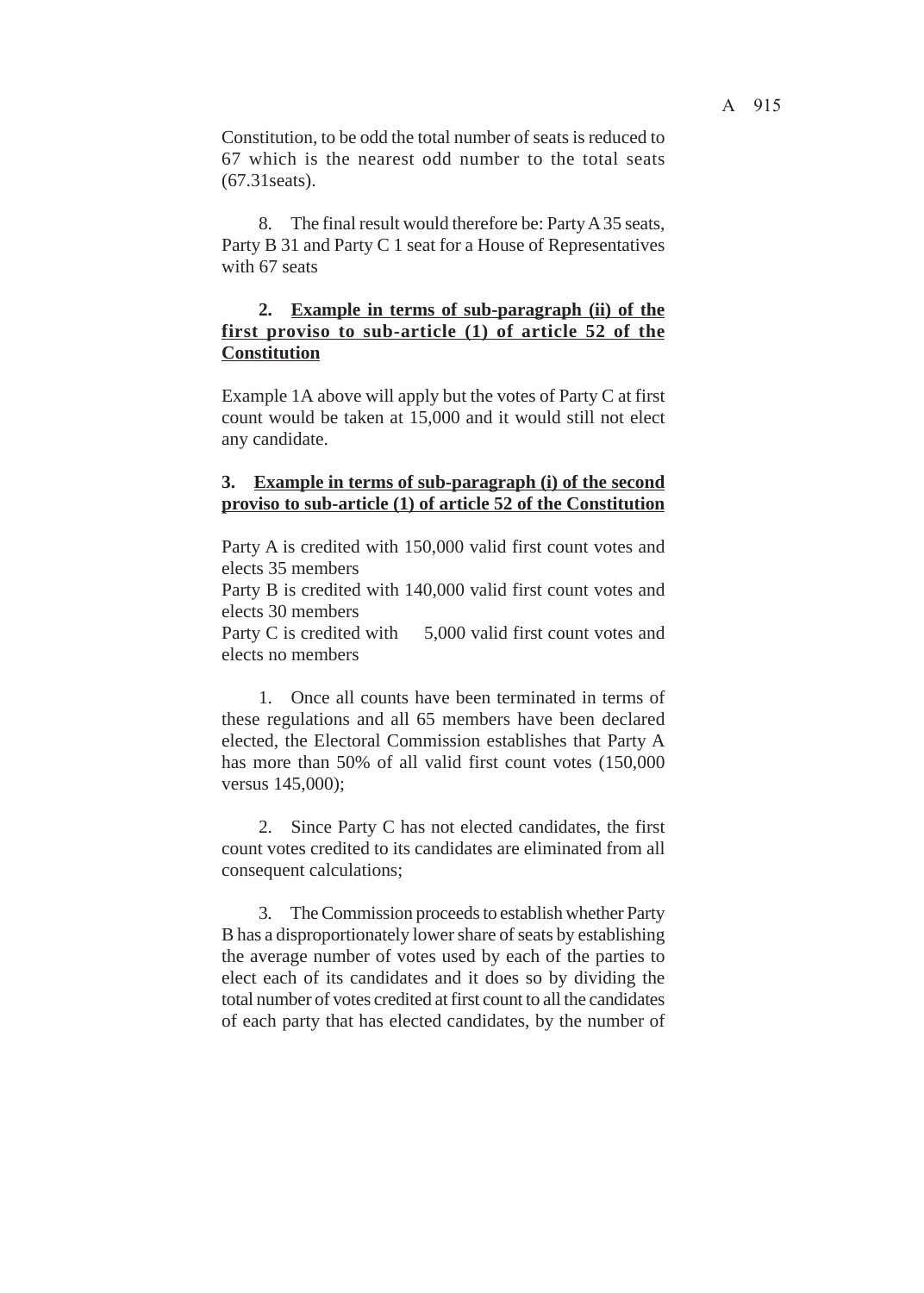candidates declared elected on behalf of that party, disregarding any remainders, so that in this example:

• Party A –  $150,000/35 = 4,285$ • Party B –  $140,000/30 = 4,666$ 

4. Party B has a right to increase the number of its candidates to be declared elected so that, in percentage terms, the same proportion is used for Party B when electing its own members as is also used for Party A;

5. The Commission adopts the lowest number so obtained (4285) as the average votes per seat to be applied for determining the final number of elected candidates to be credited to Party B and arrives at the total number by dividing the total first count votes credited to all its candidates (140,000) by the resultant lowest average votes per seat (4285), which result will represent the total number of candidates that are to be elected by the Party A:

• Party A –  $140,000/4285 = 32.6$ 

6. From the result so obtained, representing the total number of candidates that are to be declared elected for Party B (32.6), the Commission deducts the number of its candidates already declared elected (30) and the result thereof (2.6) represents the additional number of members that are to be declared elected on behalf of Party B.

7. The total number of seats credited to Party A (35) seats plus the total number of seats credited to Party B (32.6) gives a total of 67.6 seats and since the total number of seats has, according to the Constitution, to be odd the total number of seats is reduced to 67 which is the nearest odd number to the total seats (67.6).

8. The final result would therefore be: Party A 35 seats and Party B 32 for a House of Representatives with 67 seats.

## **4. Example in terms of sub-paragraph (ii) of the second proviso to sub-article (1) of article 52 of the Constitution**

Example 3 above will apply but the votes of Party C at first count would be taken at 15,000 and it would still not elect any candidate.

A 916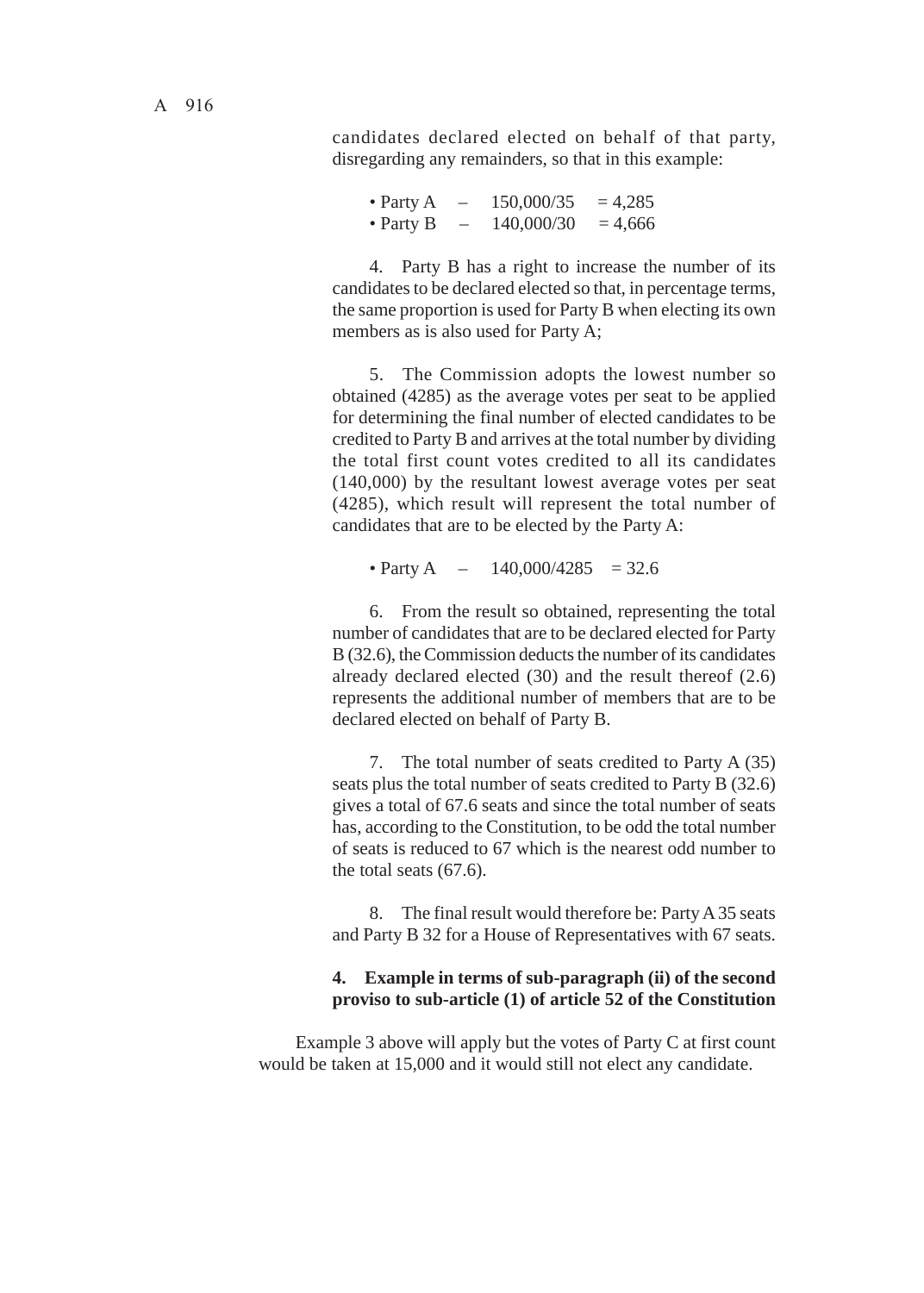**8.** The Local Councils (Elections) Regulations, 1993 in the Third Amendment of the Schedule to the Local Councils Act shall be amended as follows: Local Councils Act.

(a) Regulation 20 thereof shall be amended as follows:

(i) immediately after sub-paragraph (1) thereof there shall be added the following new sub-paragraph:

"(1A) The Commission shall not earlier than thirteen days but not later than ten days before the poll print such number of ballot papers as may be necessary for the poll in such form and on such material as may be provided for in this Act. Not later than five days from the printing of the ballot papers, the Commission shall produce a Braille template for use as a guide on the ballot paper as well as a playback listening device, by which a blind person may recognize the political parties and their candidates in the same manner as they are printed, and such documents and materials shall be available for reasonable scrutiny by the representatives of the political parties contesting the poll to ascertain the transparency of the procedure, which scrutiny shall be exercised not later than three days before the poll. Should no objection be raised the materials shall be deemed to have been approved by the Commission:

Provided that any objection raised by the political party representatives shall be decided upon by the Commission within twenty four hours of it being raised and should the objection be accepted by the Commission any alteration or amendment to the materials shall be made within twenty four hours of the decision of the Commission and communicated to the political party representatives.";

(ii) in sub-paragraph (2) thereof for the words "that they may not be duplicated", there shall be substituted the words "that they may not be duplicated, and not later than two days prior to the commencement of the voting, the Commission shall cause to be published in the Government Gazette the number of ballot papers printed for each electoral division and the number to be distributed to each individual polling booth";